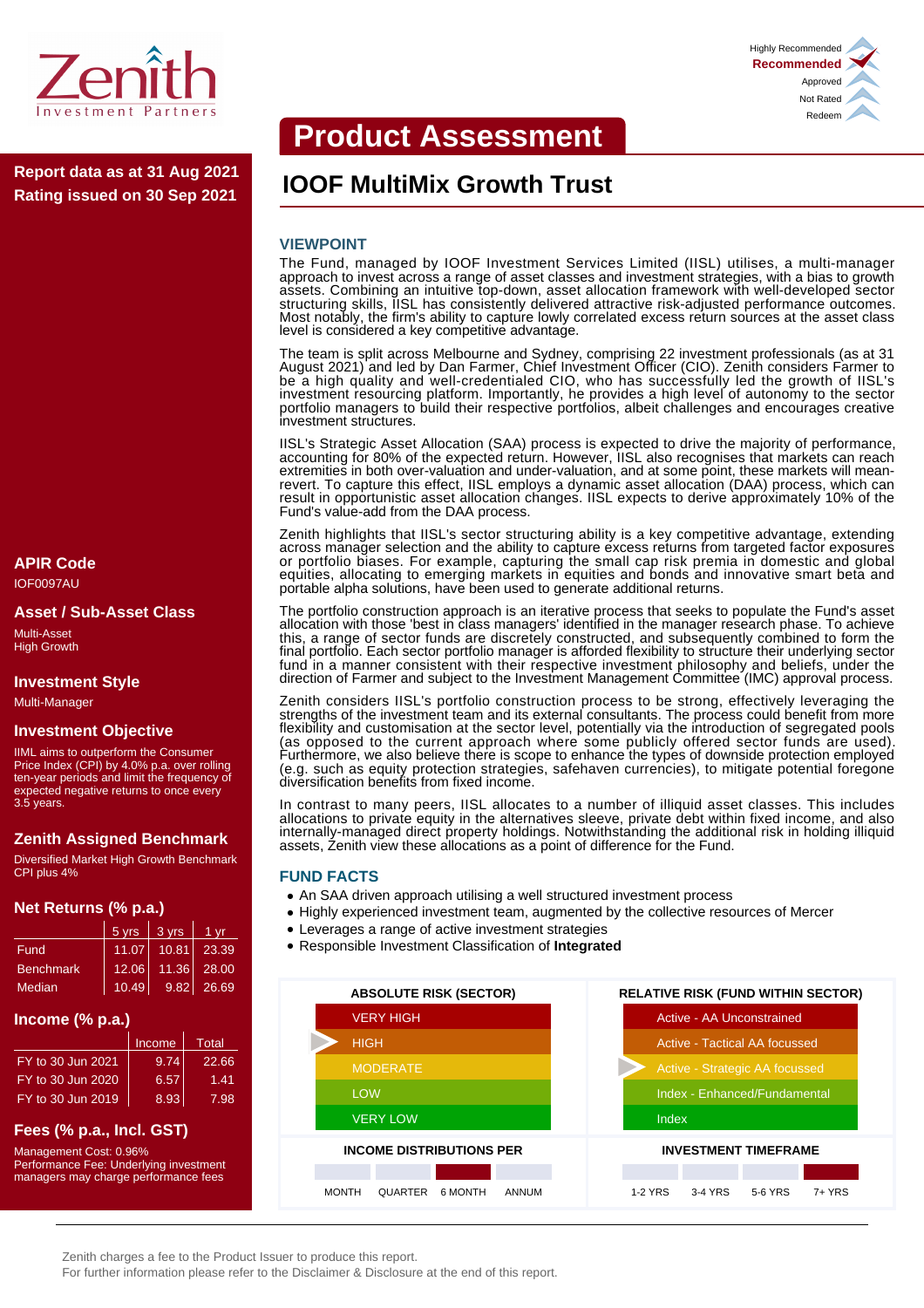

# **APPLICATIONS OF INVESTMENT**

# **SECTOR CHARACTERISTICS**

The multi-asset sector comprises funds that are permitted to invest across multiple asset classes and investment strategies. Traditionally, asset class exposures have included equities, fixed interest, property and cash. However, in more recent times, Zenith has observed a greater preparedness by sector participants to incorporate alternative assets and strategies within their targeted asset mix. Included amongst these are real assets (ie. direct property & infrastructure), commodities, and private market exposures (ie. equity and credit). Innovation has also been observed in terms of sector structuring and tail risk hedging strategies, with the goal of building more resilient, 'all-weather' portfolios.

Zenith categorises funds in the 'Multi-Asset – High Growth' peer group (greater than 80% exposure to growth/alternative assets and up to 100%) based on our collective assessment of their targeted asset mix and actual portfolio holdings. Funds within this peer group are benchmarked against the Zenith Composite High Growth Benchmark which has a defensive/growth split of 0%/100%. The exact composition of this benchmark is provided below:

#### **Cash:**

Bloomberg Ausbond Bank Bill Index (0%) **Australian Fixed Interest:** Bloomberg Ausbond All Maturities Composite Index (0%) **International Fixed Interest:** Barclays Global Aggregate Index Hedged \$A (0%) **Australian Equities:** S&P/ASX 300 Accumulation Index (40%) **International Equities (Unhedged):** MSCI World ex-Australia Unhedged (18.75%) **International Equities (Hedged):** MSCI World ex-Australia Hedged (18.75%) **Australian Listed Property:** S&P ASX 300 Property Accumulation Index (3.75%) **Global Listed Property:** FTSE EPRA/NAREIT Developed Rental Index TR Hedged \$A (3.75%) **Alternatives:** HFRX Global Hedge Fund Index \$A (15%)

To provide greater insight into a Fund's risk/return profile, Zenith decomposes targeted exposures between three broad categories - defensive, growth and alternatives. While we are cognisant that our designation of asset class exposures between these categories may vary from that as defined by the manager, we have sought to adopt a common methodology to ensure consistency in the assessment of like strategies across Zenith's universe of rated funds. Further detail on the Fund's targeted asset mix is provided at 'Risk Management'.

#### **PORTFOLIO APPLICATIONS**

The Fund provides investors with exposure across a range of income, growth and alternative-based assets and strategies. Its targeted asset mix comprises a 10%/90% split between income and growth assets.

The Fund's investment mandate is considered to be broad, with the investment team permitted to undertake active asset allocation positioning while also gaining exposures to

alternative assets and strategies. Zenith considers the Fund suitable as a standalone investment, or as a complement to a broader portfolio that seeks to produce outcomes consistent with an investor's risk/return preferences.

The Fund has a Standard Risk Measure (SRM) of six, which is reviewed annually by Mercer and published in the Platform Investment Guidelines Product Disclosure Statement (PDS) and was last calculated in June 2021.

The Fund is considered suitable for investors with a high to extreme risk tolerance who are seeking investment returns that are likely to be almost entirely driven by capital growth. Given the risk inherent in a number of asset classes that the Fund targets, Zenith considers an appropriate investment horizon to be seven or more years.

# **RISKS OF THE INVESTMENT**

#### **SECTOR RISKS**

There exist a number of risks that are generally common amongst all multi-asset funds. These include:

**MARKET RISK:** In periods of heightened risk aversion, it is feasible that asset-class correlations merge. Should this occur, the diversification benefits brought through the construction of a portfolio comprising multiple lowly correlated asset classes may be lost, potentially exposing investors to a broader deterioration in market conditions.

**CURRENCY RISK:** Sector participants may be permitted to gain international exposures on an unhedged basis. The decision whether or not to hedge is often deemed active in nature and can expose investors to fluctuations in cross currency rates. This may be either to the benefit or cost of Fund volatility and performance.

**EMERGING MARKET RISK:** Many sector participants gain exposure to emerging and frontier markets which bring with them additional risks. These may include reduced liquidity, a more opaque pricing mechanism, increased sovereign risk and political tensions.

**ALTERNATIVES RISK:** A growing number of Funds have investment mandates that permit a meaningful exposure to alternative assets and strategies. Investors should be aware that the use of alternatives can bring with them additional risks.

**ILLIQUIDITY RISK:** While most sector participants will seek to retain high levels of liquidity, it is feasible that a Fund may retain exposures in assets that are deemed illiquid or subject to irregular pricing policies. It may be difficult for an investment manager to subsequently liquidate such portfolio positions without incurring meaningful transaction or other performance related costs.

**REGULATORY RISK:** The ASIC Regulatory Guide 97 'Disclosing Fees and Costs in Product Disclosure Statements and Periodic Statements' came into effect on 1 October 2017 and seeks to establish a common framework for disclosing fees with respect to registered managed investment schemes issued to retail investors.

In November 2019, ASIC released its final recommendations, with proposed changes to be phased in from 30 September 2020, with all Funds required to be compliant by 30 September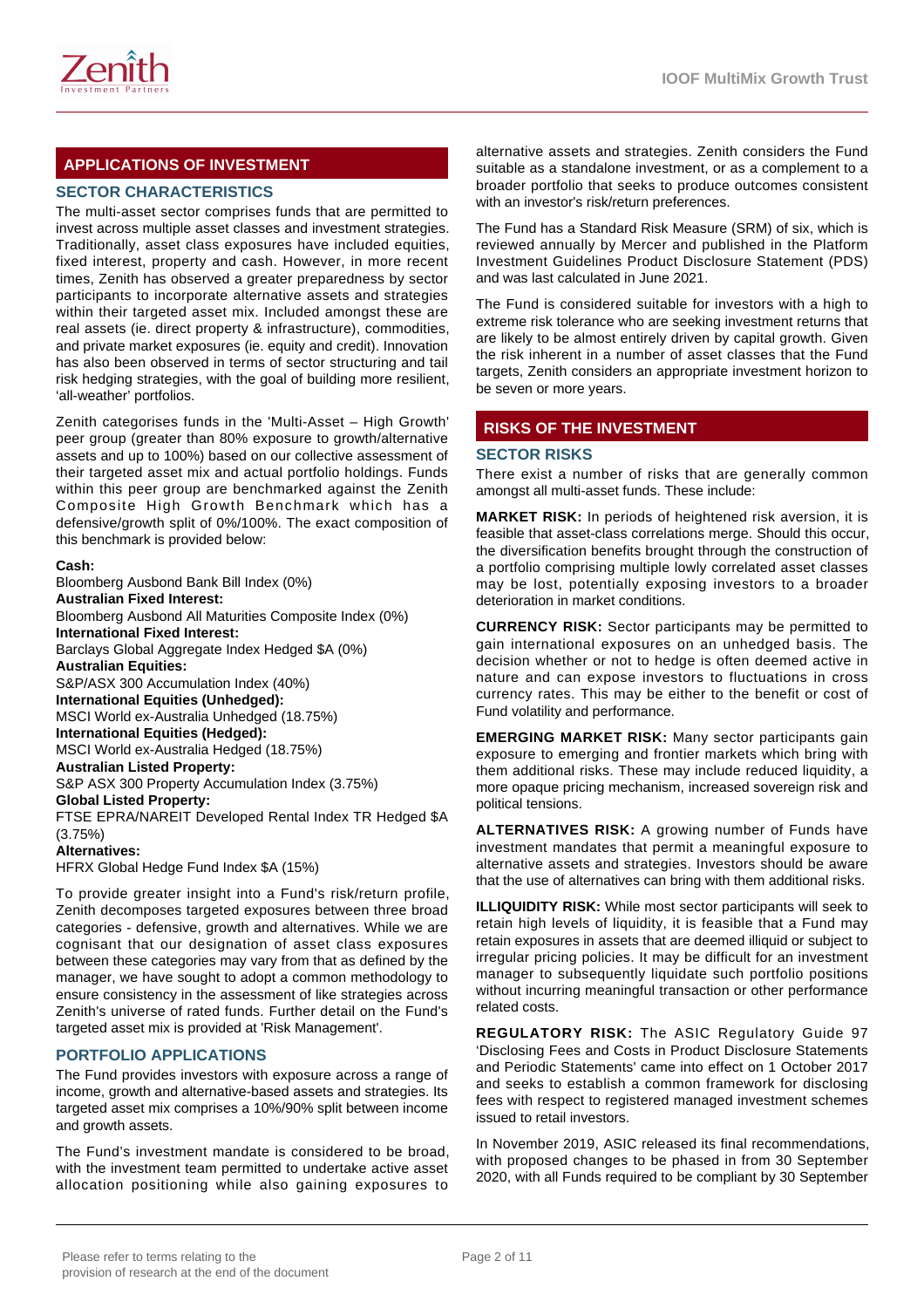

#### 2022.

In its current form, RG97 will not impact the actual costs (or after fee returns) on existing investments. Rather, the guide is focused on providing increased transparency with respect to the costs of management. Given this, it is feasible that under RG97, investors become more sensitive to the costs charged and seek lower-cost alternatives, potentially leading to fund outflows.

## **FUND RISKS**

Zenith has identified the following key risks of the Fund. Although Zenith believes the risks noted are all significant, we have listed them in order of importance. In addition, we have not intended to highlight all possible risks.

**KEY PERSON RISK:** Zenith considers Farmer's and Yeo's ongoing involvement in the investment process to be critical. Collectively, Zenith believes their respective skills and experience are important to the outperformance potential of the Fund. Either of their departures would result in a reassessment of our rating.

**PERFORMANCE RISK:** The Fund's investment mandate is relatively wide, providing IISL with ample scope to implement its targeted portfolio. This may result in Fund performance deviating from that of its SAA and competitors, which may be either to the benefit or cost of investors.

**INTEGRATION RISK:** Following the recent integration with MLC, there is a risk of increased staff turnover and disruption with the potential streamlining of product offerings and operational functions. Such outcomes could ultimately be to the detriment of Fund performance.

**ILLIQUIDITY RISK:** The Fund maintains exposures to a range of relatively illiquid assets in both the Alternatives and Direct Property sectors. In a stressed market environment, there is a risk that the mark-to-market value of the assets may not reflect their intrinsic value or that they could be liquidated in a timely manner. This could be to the detriment of performance.

# **QUALITATIVE DUE DILIGENCE**

#### **ORGANISATION**

IOOF Holdings Limited (IOOF) is a diversified financial services business, including the following divisions: Financial Advice and Distribution; Platform Management and Administration; and Investment Management; and Trustee Services. Each division includes a range of separately-branded businesses that largely operate as autonomous entities. IOOF is currently listed on the Australian Securities Exchange (ASX: IFL) and is a constituent of the S&P/ASX Top 200 Index.

Over the past few years, IOOF has completed a number of key acquisitions, including ANZ's OnePath Pensions and Investments (ANZ P&I) in February 2020 and NAB's Wealth Management business (MLC) in June 2021, including its advice, platforms and asset management capabilities. Post the acquisitions, IOOF's scale has increased signficantly, with combined funds under management and administration (FUMA) across the consolidated entity of \$A 453 billion (excluding Funds Under Advice).

In terms of ANZ P&I, the business has largely been integrated with the respective investment teams combined, processes harmonised and key products and 'go forward' strategies identified.

The MLC integration is expected to be a multi-year process, noting the heterogeneous approaches and differences in scale and complexity between the two businesses. In the first instance, the role of Chief Asset Management Officer has been appointed to oversee the Investment Management division, while the incumbent Chief Investment Officers for each team remain in place.

Despite the timeline for integration remaining open-ended, each of the teams are collaborating and participating in joint reviews, sharing information, leveraging service providers and maximising synergies where practical.

In Zenith's opinion, the successful implementation of IOOF's acquisition strategy has created one of the largest and most well-resourced investment platforms across the Multi-Asset universe. While the ANZ integration was seamless, MLC is expected to be a more complex challenge noting the divergent investment philosophies and processes.

Going forward, Zenith will continue to monitor the progress of the integration, with a focus on investment personnel stability, continuity of the IOOF investment processes and ensuring the portfolio management team remain focused on managing the underlying portfolios.

As at 30 June 2021, IOOF's multi-manager business managed approximately \$A 48 billion across a range of diversified and single sector funds. This includes \$A 743 million in this Fund (31 August 2021).

#### **INVESTMENT PERSONNEL**

| <b>Name</b>        | <b>Title</b>                                                   | Tenure           |
|--------------------|----------------------------------------------------------------|------------------|
| Dan Farmer         | Chief Investment Officer                                       | 11 $Yr(s)$       |
| <b>Stanley Yeo</b> | Deputy CIO / Head of<br>Equities                               | 11 $Yr(s)$       |
| Manish Utreja      | Head of Alternatives and<br>Portfolio Manager, Smart<br>Choice | 11 $Yr(s)$       |
| Paul Crisci        | Portfolio Manager -<br><b>Australian Equities</b>              | $4 \text{Yr(s)}$ |
| Osvaldo Acosta     | <b>Head of Fixed Interest</b><br>Assets                        | 4 Yr(s)          |
| Simon Gross        | <b>Head of Property</b>                                        | 17 $Yr(s)$       |
| I jam Wilson       | Portfolio Manager                                              | 1 Yr(s)          |
| Kerry Duce         | <b>Head of Asset Allocation</b>                                | 6 Yr(s)          |

The team is split across Melbourne and Sydney, comprising 22 investment professionals (as at 31 August 2021) and led by Dan Farmer, Chief Investment Officer (CIO). In terms of responsibilities, the team is divided along asset class lines, with support from specialist Asset Allocation, Implementation and Performance Analysis and Governance teams.

Following the integration of ANZ P&I, the team has expanded over the past couple of years, with the merger allowing IISL to expand its resourcing, particularly in the areas where ANZ P&I had complementary strengths.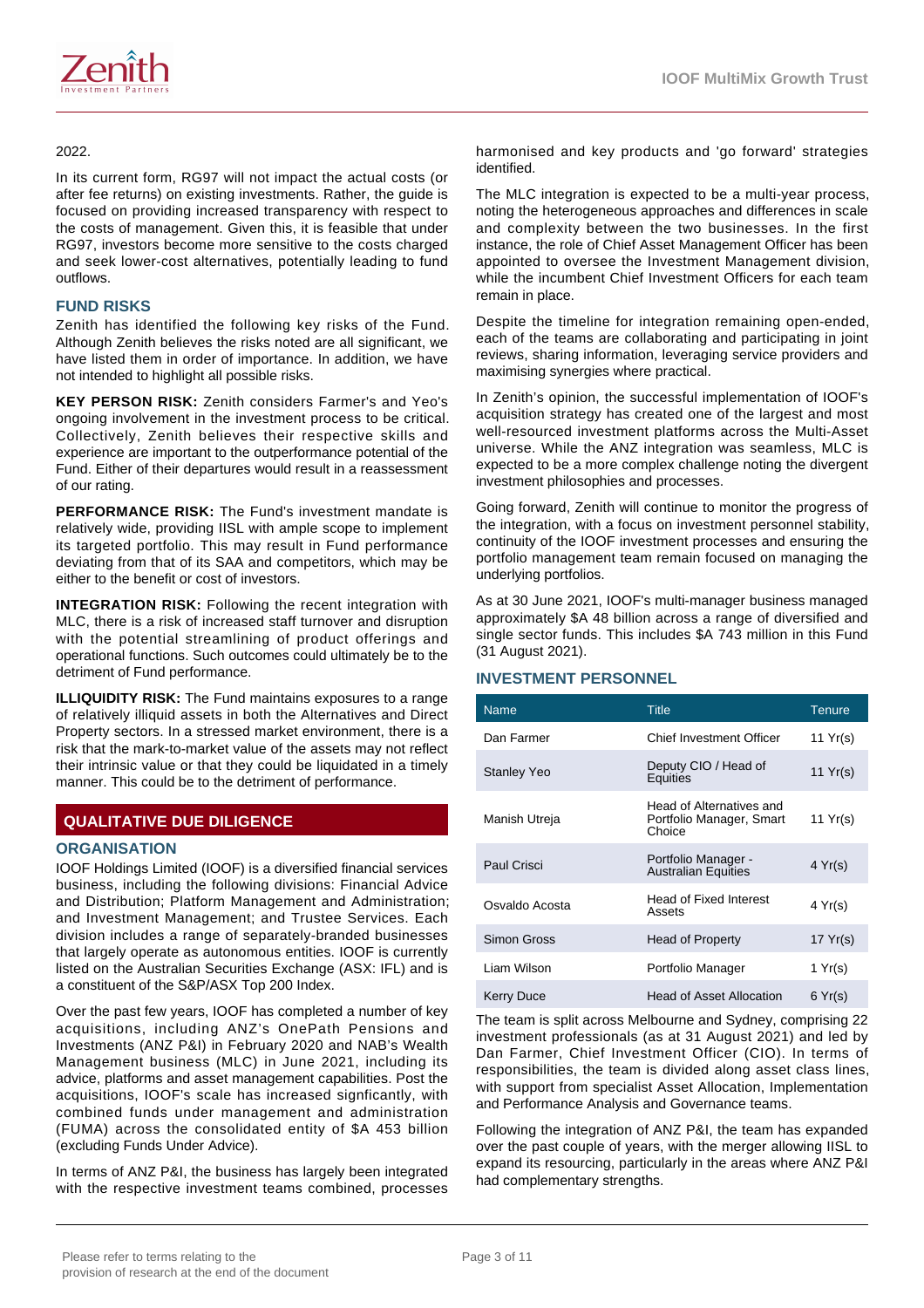

Farmer assumed the CIO role in July 2017, having joined the firm in 2010, initially to manage IISL's Australian equities portfolio. Prior to IISL, he was a Portfolio Manager at Telstra Super, where he was responsible for overseeing a \$A 3 billion Australian equities portfolio, and also internally managing a \$A 450 million pool of domestic equities.

Zenith considers Farmer to be a high quality and wellcredentialed CIO, who has successfully led the growth of IISL's investment resourcing platform. Importantly, he provides a high level of autonomy to the sector portfolio managers to build their respective portfolios, albeit challenges and encourages creative investment structures.

Farmer is well supported by Stanley Yeo, Deputy Chief Investment Officer and Head of Equities, who oversees investment strategy and asset allocation for IISL's suite of multi-manager funds, including leading the equities team. Yeo joined IISL in 2010, from Russell Investments where he was a Senior Consultant. Zenith maintains a high opinion of Yeo, noting his overall contribution at both a strategy level and leading the firm's global equity manager selection.

Paul Crisci joined IISL in August 2017 to manage the Australian equities portfolio. Crisci is a highly experienced investment professional, having spent the previous 17 years at Funds SA. Osvaldo Acosta is responsible for IISL's fixed interest and cash portfolios. Acosta joined in late 2016 having held previous roles at Western Asset Management and Australian Unity.

In terms of Alternatives, Manish Utreja, Portfolio Manager and Head of Alternatives transitioned from the ANZ P&I business, having originally joined ANZ P&I in July 2010. In addition to this role, he is responsible for a suite of low cost strategies and a member of the Investment Management Committee (IMC).

Kerry Duce, Head of Asset Allocation leads a specialist capability, focused on developing the firm's Strategic Asset Allocation (SAA) process and Dynamic Asset Allocation (DAA) approaches. Duce originally joined ANZ P&I in 2015 and has been instrumental in developing the firm's DAA process with a more granular set of market aware indicators encompassing valuation, earnings, momentum and sentiment.

Oversight of the process is provided by a seven-person Investment Management Committee (IMC) which performs a number of roles, including the determination of investment objectives, ongoing monitoring of portfolio strategies, and final sign-off for manager appointments and terminations. The composition of the IMC includes IISL executives (i.e. Farmer, Yeo and Utreja) and three independent directors and meets on a bi-monthly basis.

Zenith is supportive of the role of the IMC, highlighting its contribution to the governance framework and broader support of the investment team. Over time, the composition of the IMC has improved, both in terms of skills and experience and the level of independence from IISL.

IISL's remuneration structure is comprised of a base salary and annual bonus, which is subject to a performance criteria and a discretionary or qualitative component. In terms of the Portfolio Managers, they have the ability to earn up to 100% of their salary, which is split between the performance of their respective portfolios (70%) and a qualitative component which is at the discretion of the CIO. The performance hurdles relates to the rolling one and three-year performance of the Funds, relative to the peer group and benchmark. Zenith highlights that bonuses are paid out in cash or in IOOF shares, with a vesting period of up to three years depending on seniority.

Zenith considers the depth and quality of IISL's portfolio management team to be a key strength, highlighting the level of bottom-up, asset class expertise. Farmer and Yeo continue to drive the strategic direction of the investment process, particularly with respect to building robust sector portfolios.

# **INVESTMENT OBJECTIVE, PHILOSOPHY AND PROCESS**

IISL aims to outperform the Consumer Price Index (CPI) by 4.0% p.a. over rolling ten-year periods. While the Fund is not managed to a specific risk constraint, the expected frequency of negative returns is limited to once every 3.5 years.

The investment philosophy underpinning the suite of MultiMix Funds is based on investment markets exhibiting inefficiencies, which can be captured and exploited by active management over the long-term.

IISL's Strategic Asset Allocation (SAA) process is expected to drive the majority of performance, accounting for 80% of the expected return. However, IISL also recognises that markets can reach extremities in both over-valuation and undervaluation, and at some point, these markets will mean-revert. To capture this effect, IISL employs a dynamic asset allocation (DAA) process, which can result in opportunistic asset allocation changes. IISL expects to derive approximately 10% of the Fund's value-add from the DAA process.

In contrast to many peers, IISL allocates to a number of illiquid asset classes. This includes allocations to private equity in the alternatives sleeve, private debt within fixed income, and also internally-managed direct property holdings. Notwithstanding the additional risk in holding illiquid assets, Zenith view these allocations as a point of difference for the Fund.

# **SAA**

The SAA setting process is performed on an annual basis, using a two-stage approach. The first stage involves a review of the Fund's existing SAA relative to its investment objectives, including a re-validation of the long-term asset class assumptions underpinning the current allocation. Mercer Australia (Mercer), IISL's external consultant provides a set of return forecasts as well as output from its Capital Markets Simulator (CMS).

The CMS produces a set of scenarios under a 'Steady State' (i.e. reflecting long-term expectations for markets assuming fair value), and under a 'Market Aware' state where the current pricing of markets are expected to revert to the long-term level over a 10 to 15 year timeframe. In terms of this Fund, the Market Aware simulations are expected to be more influential on the SAA setting process.

Further, Mercer uses an economic capital markets simulator as part of its approach to estimating volatilities for underlying asset classes. The simulator encompasses traditional equity risk premias (i.e. size and developed markets versus emerging markets) to forecast volatilities as opposed to using more traditional approaches such as using actual asset class returns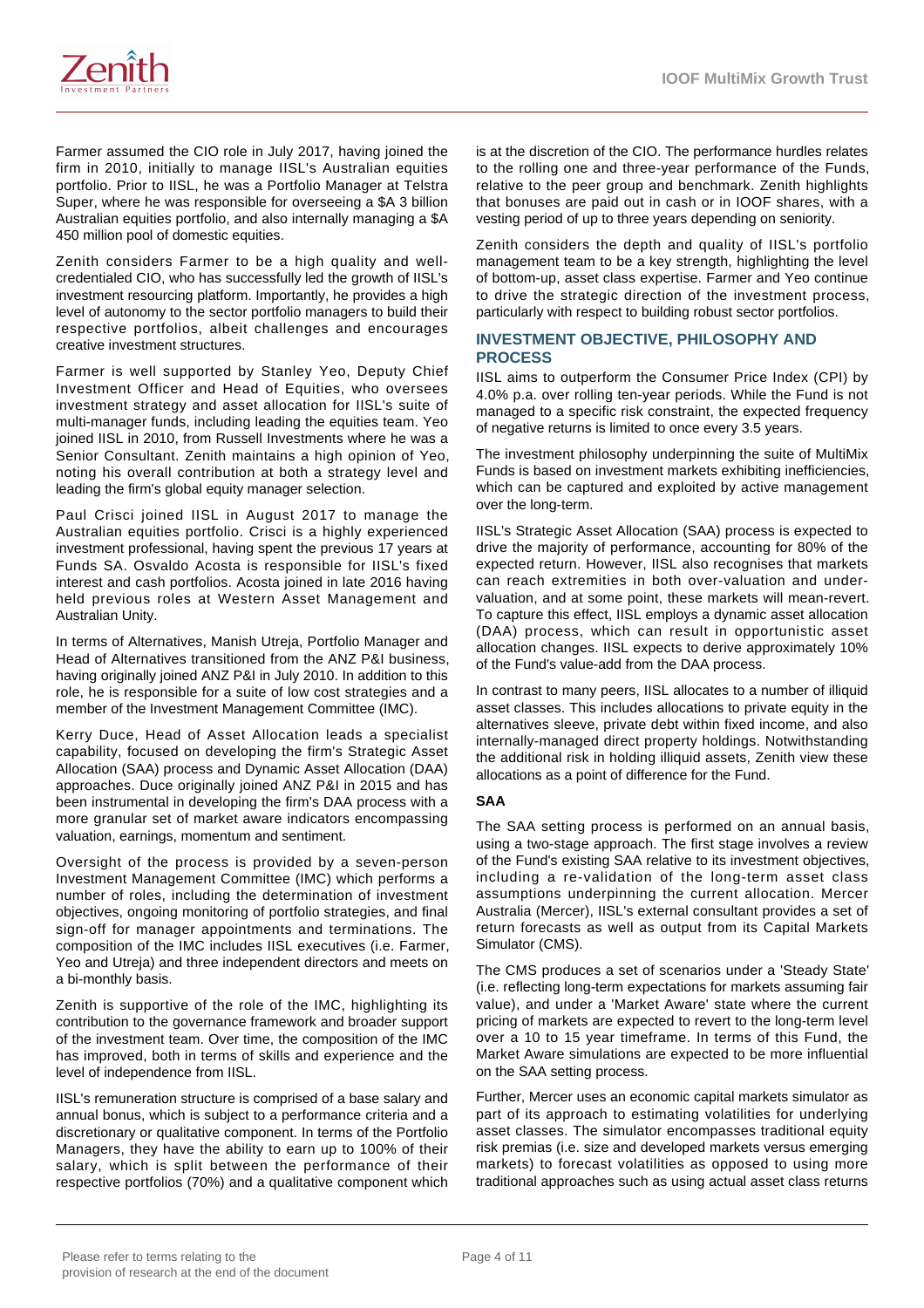

to calculate volatilities and correlations.

Zenith highlights that while Mercer remains a strategic input to the process, the growth of IISL's internal asset allocation capabilities has supported the development of its research agenda and the prioritisation of a number of process enhancements.

These include developing the optimisation framework to be agnostic across entities (i.e. super, pension versus non-taxed), incorporating DAA and underlying manager alpha assumptions into the process (currently a work in progress) and building a framework to incorporate climate change goals, such as the objectives of the Paris Agreement.

A SAA sub-group is responsible for synthesising Mercer recommendations and project managing any changes where applicable. Furthermore, the proposed SAA is debated and agreed to by the sub-group, with the resulting recommendations presented to the IMC for review and sign-off.

The optimisation process applies to the Fund's core assets (including equities (domestic and international), bonds (domestic and international, nominal and inflation linked), property and cash), and produces an outline of the Fund's asset class exposures.

The second stage of the SAA process involves adjusting the asset mix derived in Stage One, via the introduction of asset classes and/or active tilts that improve the portfolio's expected risk/return profile. These can include introducing specific factor exposures, such as a quality tilts or small caps in equities, or high yield credit strategies in fixed income.

Furthermore, less liquid strategies are also considered, such as Alternatives, Infrastructure, Private Equity, Direct Property and Commodities. This process is more qualitative in nature and seeks to overlay the team's views on the final portfolio composition.

#### **Dynamic Asset Allocation (DAA)**

On a monthly basis (or more frequently if required), an Asset Allocation Group (AAG), comprising the CIO and Portfolio Managers, meet to discuss views on the Fund's asset allocation, market valuation, fundamentals and market sentiment. Mercer's DAA service is used as an input, along with insights gained from the underlying fund managers and other external sources such as BCA Research. Based on the output of this meeting, DAA positions can be enacted with the purpose of capturing price adjustments where mispriced markets are expected to mean revert.

Under the auspices of Duce and Sidney Chong, Asset Allocation Manager, IISL implements a DAA process, via a suite of market aware indicators. The signals are designed to identify potential mispricings over a six to 18 month timeframe, combining a range of valuation, sentiment and technical and macroeconomic / earnings factors. Signal output is distilled into a set of asset class scorecards, resulting in an overall conviction score and also creating a level playing field for the AAG to make relative value assessments.

In our opinion, the indicators have improved the precision of the DAA process, creating a repeatable framework for basing active asset allocation decisions. Moreover, each cohort of signals seeks to identify opportunities over different

timeframes, which introduces additional strategy diversification. Going forward, Zenith continues to monitor the development of the signal process and the linkage with the Fund's DAA positioning.

In sum, Zenith considers IISL's asset allocation process to be well-structured and applied in a consistent manner. The process successfully leverages IISL's top-down capabilities which is supplemented by Mercer's asset allocation engine.

#### **SECURITY SELECTION**

Employing a multi-manager approach, identifying and selecting high-quality managers is a core component of the investment process. IISL undertakes an annual review of the underlying sector trusts, to ensure that the manager line-up is appropriate and new candidates are considered. Each sector portfolio manager is responsible for undertaking manager research for their sector, with oversight and leadership from the CIO.

The initial manager universe is filtered based on the portfolio's underlying requirements, an independent rating from Mercer, and the manager having a sufficient level of capacity to meet IISL's growth requirements. If a manager does not have an external rating, it may be considered if it is assessed to have a competitive advantage.

To select managers, IISL employs a traditional set of criteria, which includes an assessment of the organisation, the quality of the investment team, the coherence of the investment process and the performance of the Fund/strategy relative to its objectives and peer group. The review also includes fee discovery, and a manager's willingness to enter into an Investment Management Agreement (IMA) and Service Level Agreement (SLA) on terms that meet IISL's requirements.

Zenith highlights that IISL's sector structuring ability is a key competitive advantage, extending across manager selection and the ability to capture excess returns from targeted factor exposures or portfolio biases. For example, capturing the small cap risk premia in domestic and global equities, allocating to emerging markets in equities and bonds and innovative smart beta and portable alpha solutions, have been used to generate additional asset class alpha.

If a manager passes through the due diligence phase, the portfolio manager will prepare a detailed due diligence report that addresses the above-mentioned criteria. The report is peer reviewed by the CIO and broader team, with a potential for further research and analysis to be undertaken. IISL's Investment Operations team also reviews the report to ensure compatibility with the reporting and pricing framework. Once complete, the report is finalised and proposed to the IMC for approval.

Zenith notes that IISL's manager selection process is detailed and applied in a disciplined manner, with its proprietary insights supplemented by the global resources of Mercer. The team's ability to capture excess returns at the asset class level, that perform independently of broader asset class movements, has contributed to attractive risk-adjusted returns over the mediumterm.

#### **PORTFOLIO CONSTRUCTION**

The portfolio construction approach is an iterative process that seeks to populate the Fund's asset allocation with those 'best in class managers' identified in the manager research phase.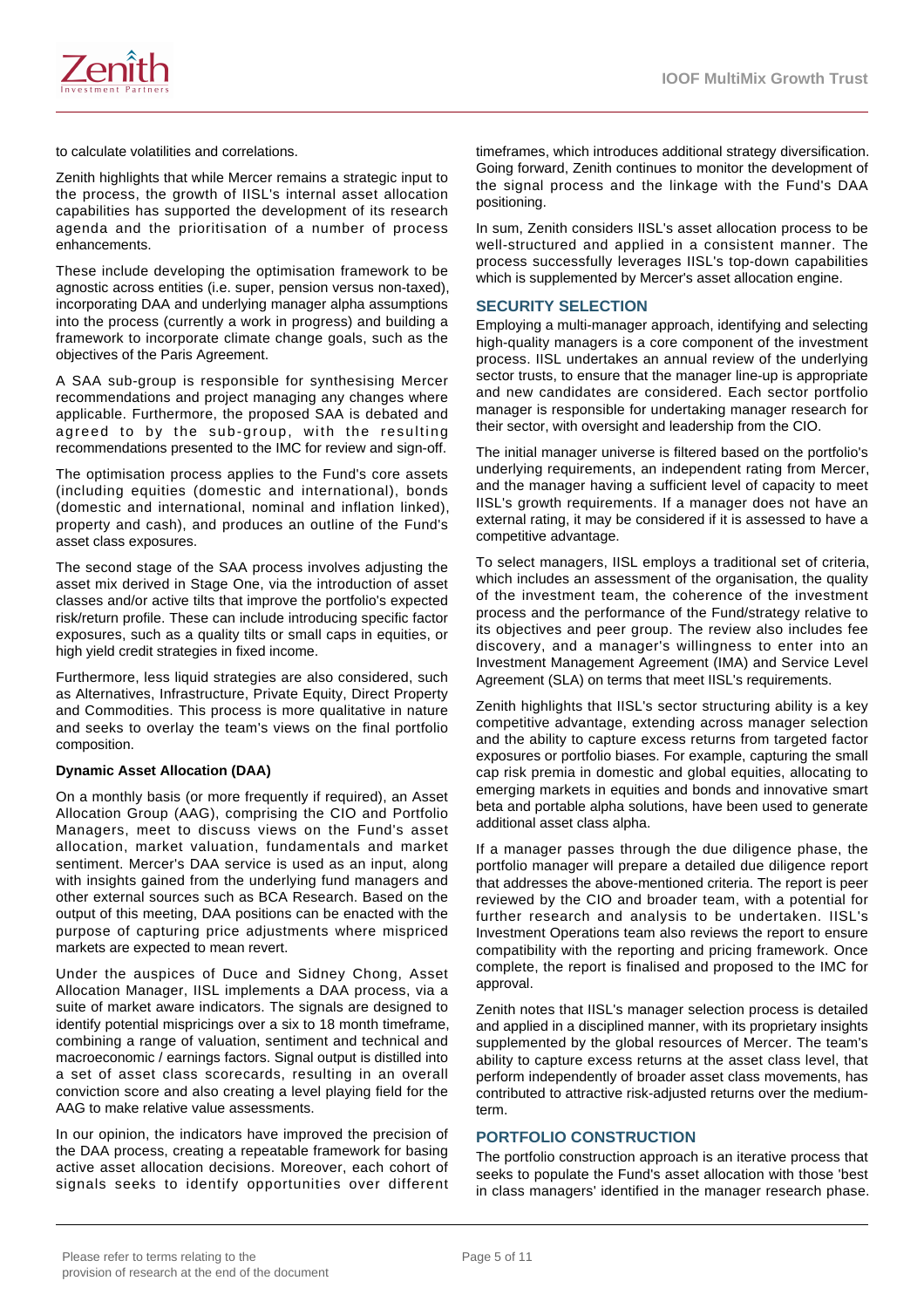

To achieve this, a range of sector funds are discretely constructed, and subsequently combined to form the final portfolio. Farmer is ultimately responsible, albeit the IMC is required to ratify all appointments and terminations.

Each sector portfolio manager is afforded flexibility to structure their underlying sector fund in a manner consistent with their respective investment philosophy and beliefs, under the direction of Farmer and subject to the IMC approval process. This approach promotes a high level of process diversification, albeit it has the potential to result in sector structuring differences across asset classes. Zenith is supportive of the approach, noting that each asset class offers idiosyncratic active return opportunities.

To achieve the Fund's sector exposures, IISL inter-funds into its underlying sector funds, some of which are available on a direct basis. In certain asset classes, such as fixed income, the sector portfolio manager is permitted to express directly held positions, managed alongside the portfolio's externallymanaged strategies (detailed below). These positions are subject to pre-approved risk limits and used to reflect the broader views of the team and/or align with the output of the DAA process.

Zenith believes that the inter-funding approach sacrifices some flexibility, particularly where the requirements of the Diversified portfolios diverge from those of the sector funds. This can include managing equity beta at the total portfolio level or allocating active risk across managers/asset classes.

In terms of position sizing, each sector portfolio manager has the flexibility to determine the optimal manager configuration for their respective portfolio, subject to oversight from Farmer and the approval of the IMC (for new manager appointments). With respect to existing managers, the sector portfolio managers can adjust manager weightings by +/- 50% with approval from the CIO, which is then required to be noted at the next IMC meeting.

The Fund's currency exposure is fully hedged in the fixed income sector, while the Fund has a strategic hedge ratio of 25% for global equities (developed only). Active currency positions can be enacted based on the output of the DAA process, which can see the actual hedging level range from 0% to 100%. Zenith notes that each Fund in the suite now has a separate currency overlay for hedging, allowing a more bespoke approach for each individual risk profile.

IISL has a duration hedging overlay process in place where the portfolio manager has the flexibility to hedge up to 20% of the fixed income portfolio's interest rate exposure (including the floating rate component) via a range of instruments e.g. interest rate futures, swaps etc. This decision is at the discretion of the portfolio manager, with sign-off required from the CIO. While Zenith is supportive of process innovation, we believe rates and curve positioning is outside of the core competency of the team.

The Fund's rebalancing range is set at +/- 3% at an operational level and is managed by IISL's Investment Operations Division, in consultation with the investment team. On a daily basis, each portfolio's asset allocation is compared to its target asset allocation, and if the allocations falls outside of the rebalancing range, the Portfolio Manager is notified. The Portfolio Manager will then decide if remedial action is required, which includes

identifying the most efficient rebalancing mechanism i.e. via cashflows or physical redemptions etc.

In sum, Zenith considers IISL's portfolio construction process to be strong, effectively leveraging the strengths of the investment team and its external consultants. The process could benefit from more flexibility and customisation at the sector level, potentially via the introduction of segregated pools (as opposed to the current approach where some publicly offered sector funds are used). We believe there is scope to enhance the types of downside protection employed (e.g. such as equity protection strategies, safehaven currencies), to mitigate potentially lower diversification benefits from fixed income.

## **RISK MANAGEMENT**

| <b>Portfolio Constraints</b>                         | <b>Description</b>                   |
|------------------------------------------------------|--------------------------------------|
| Income Assets                                        |                                      |
| Cash and Short-Term Securities (%)                   | 0% to 15%<br>Target $SAA = 1%$       |
| Diversified Fixed Interest (%)                       | $0\%$ to $20\%$<br>Target $SAA = 6%$ |
| <b>Total Income Assets</b>                           | Target $SAA = 7\%$                   |
| <b>Growth Assets</b>                                 |                                      |
| Australian Equities (%)                              | 25% to 50%<br>Target $SAA = 31\%$    |
| International Equities (%)                           | 20% to 45%<br>Target $SAA = 37%$     |
| Property (%)                                         | 0% to $20%$<br>Target $SAA = 5%$     |
| Alternative Defensive Assets (%)                     | 0% to 15%<br>Target $SAA = 3%$       |
| Alternative Growth Assets inc Direct<br>Property (%) | 0% to $50%$<br>Target $SAA = 17%$    |
| <b>Total Growth Assets</b>                           | Target $SAA = 93%$                   |
| Responsible Investment Constraints                   | Tobacco                              |

Risk management is ingrained in IISL's investment process at multiple levels. While the experience of the portfolio management team provides the first layer of risk management, IISL also leverages the risk management output of Mercer, who conducts extensive risk management analysis as part of its due diligence process.

The primary risk tools used by IISL include: Bloomberg Port and Factset. The investment team generates a number of risk metrics, including traditional volatility measures, risk-adjusted metrics (i.e. Sharpe ratio, Treynor ratio, Information ratio etc) and other portfolio level risk measures. The above-mentioned risk-analytics is formally reported to the IMC on a bi-monthly basis, who will also monitor the information on a more frequent basis.

Zenith highlights that IISL's risk management architecture is well-developed, particularly with respect to aggregating and assessing risk on a portfolio-wide basis. Through Bloomberg Port and Factset, IISL has the functionality to measure crossasset class risk, including holdings-based information across the majority of the portfolio, including fixed income.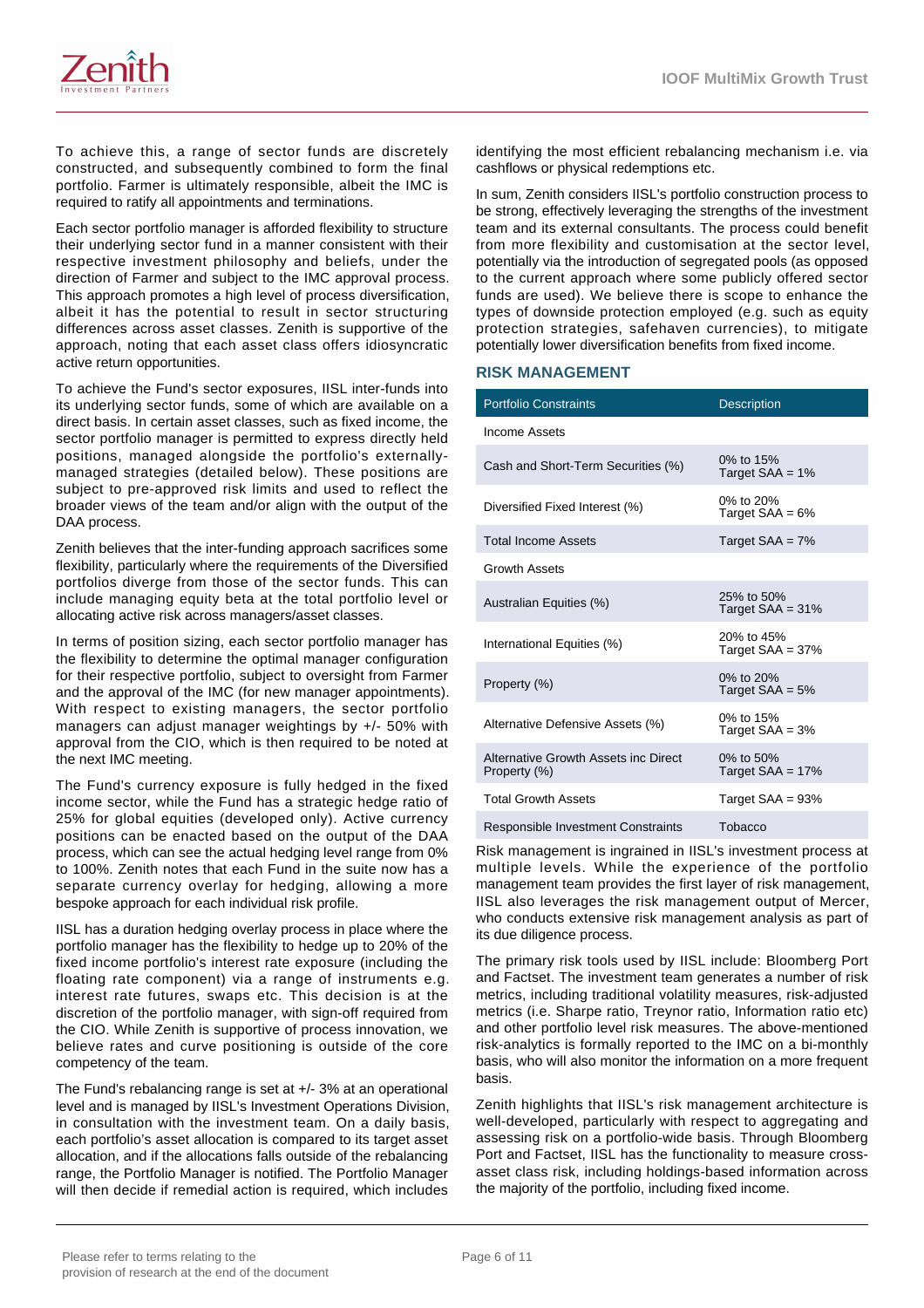

Stress testing is performed in conjunction with Mercer using both historical and forward looking analysis. In a historical context, the portfolio is stress tested against major market events to assess how the existing portfolio would perform through these regimes. The forward-looking scenarios utilise Mercer's Capital Markets Simulator which is a tool that supports a range of customised stress tests. In terms of the portfolio's private asset holdings, these are also subject to detailed liquidity scenario testing.

Zenith considers IISL's risk management framework to be sound, noting the continued advancements in its ability to manage portfolio-wide risk.

#### **Responsible Investment**

IISL has yet to become a United Nations Principles of Investment (UN PRI) signatory. Notwithstanding this, it maintains an established Responsible Investment Policy (RIP) that has been ratified by the IISL Responsible Entity and was last updated in April 2021. The CIO who leads the Investment Division is ultimately responsible for adherence with the policy.

Using a multi-manager investment approach, IISL's environmental, social and governance (ESG) policies are largely implemented via its appointed investment managers. Prior to appointing a manager, IISL performs a detailed review of their ESG approach and philosophy, focusing on the level of integration with the broader process. This is formalised with a specific ESG clause that is included in all Investment Management Agreements (IMAs) requiring managers to apply due care and diligence in considering ESG matters. Furthermore, all investment mandates include a hard tobacco manufacturer exclusion.

In terms of adherence to its policies, IISL performs ongoing monitoring in collaboration with Mercer who formally rate each manager's ESG processes. While still in its early stages, IISL continues to work with its underlying managers regarding the provision of ESG reporting.

In addition to the team's surveillance, MSCI ESG quality scores are measured on a periodic basis and used to cross-reference the qualitative input from managers, whilst also providing a lead indicator on potential ESG deterioration. Furthermore, a Carbon Foot Print estimate (e.g. Weighted Average Carbon Intensity tons CO2e / \$M sales) is reported on a quarterly basis and used as part of IIS's ongoing monitoring.

As noted above IISL exclude tobacco from equity, fixed income and alternative portfolios.

In Zenith's opinion, IOOF's ESG approach is well-developed, effectively leveraging the firm's resources and further augmented by Mercer's ESG capabilities.

From a classification scale of:

•Impact •Thematic •Integrated •Aware •Traditional

Zenith has assigned the Fund a Responsible Investment Classification of Integrated.

# **INVESTMENT FEES**

The Sector average (in the table below) is based on the average management cost of all flagship Multi-Asset - High Growth funds surveyed by Zenith.

The Fund's management cost is 0.96% p.a. a level is competitive relative to the peer group. No performance fee is payable at the headline level however, the Fund's underlying managers may charge performance-related fees.

There also exists a buy/sell spread of 0.11%/0.11% representing the costs incurred by the Fund when transacting its portfolio. This spread is payable by investors when both entering and exiting the Fund.

(The fees mentioned above are reflective of the flagship version only, fees may differ when the product is accessed through an alternate investment vehicle such as a platform).

| <b>Fees Type</b>       | Fund               | Sector Average<br>(Wholesale Funds)       |
|------------------------|--------------------|-------------------------------------------|
| <b>Management Cost</b> | $0.96\%$ p.a.      | $0.88%$ p.a.                              |
|                        | <b>Description</b> |                                           |
| Performance Fee        | performance fees   | Underlying investment managers may charge |
|                        | <b>Buy Spread</b>  | <b>Sell Spread</b>                        |
| Buy / Sell Spread      | 0.11%              | 0.11%                                     |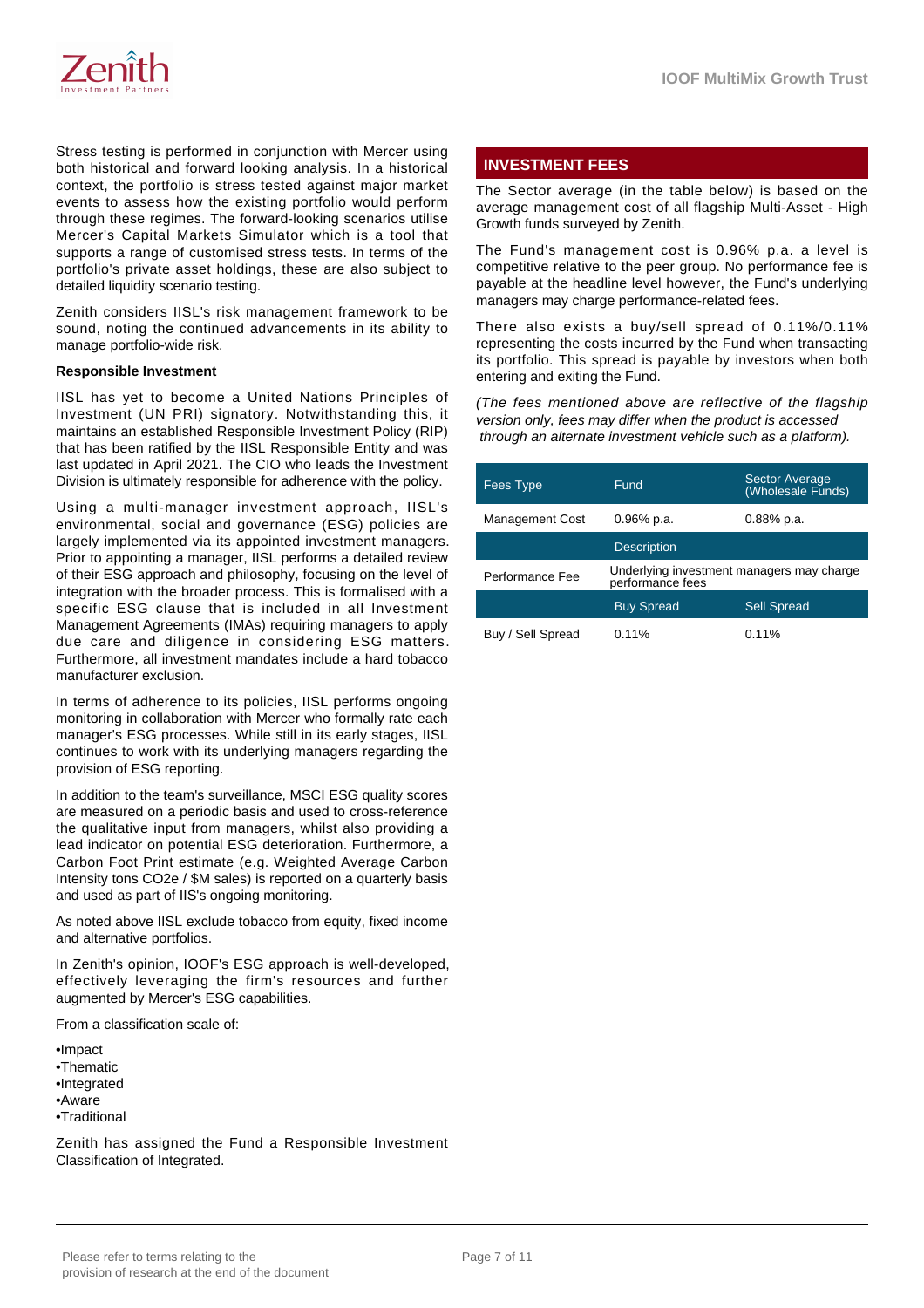# **PERFORMANCE ANALYSIS Report data: 31 Aug 2021, product inception: May 2008**

#### **Monthly Performance History (%, net of fees)**

|      | JAN     | <b>FEB</b> | <b>MAR</b> | APR  | <b>MAY</b> | <b>JUN</b> | JUL     | AUG     | <b>SEP</b> | OCT     | <b>NOV</b> | DEC.    | <b>FUND YTD</b>                                                                 | <b>BM1 YTD</b> | <b>BM2 YTD</b> |
|------|---------|------------|------------|------|------------|------------|---------|---------|------------|---------|------------|---------|---------------------------------------------------------------------------------|----------------|----------------|
| 2021 | 0.29    | 1.13       | 2.17       | 3.02 | 1.25       | 2.52       | 1.41    | 2.61    |            |         |            |         | 15.31                                                                           | 18.34          | 3.79           |
| 2020 | 2.72    | $-3.39$    | $-10.01$   | 4.23 | 2.16       | 0.21       | 1.17    | 2.25    | $-0.33$    | 0.61    | 5.71       | 0.94    | 5.48                                                                            | 4.81           | 5.74           |
| 2019 | 3.21    | 3.72       | 0.94       | 3.12 | $-0.71$    | 2.97       | 2.48    | $-0.23$ | 1.55       | 0.65    | 2.52       | $-0.67$ | 21.23                                                                           | 23.70          | 5.60           |
| 2018 | 0.87    | 0.47       | $-1.00$    | 2.09 | 0.46       | .66        | 1.26    | 1.44    | 0.00       | $-4.75$ | $-1.71$    | $-1.44$ | $-0.85$                                                                         | $-3.17$        | 6.00           |
| 2017 | $-1.38$ | 1.03       | 2.10       | 2.10 | 0.85       | $-0.39$    | $-0.46$ | 0.97    | 0.99       | 3.81    | 2.02       | 0.50    | 12.71                                                                           | 13.40          | 6.00           |
|      |         |            |            |      |            |            |         |         |            |         |            |         | Benchmark 1: Diversified Market High Growth Benchmark, Benchmark 2: CPI plus 4% |                |                |

## **Growth of \$10,000**



## **Monthly Histogram**



# **Minimum and Maximum Returns (% p.a.)**



# **ABSOLUTE PERFORMANCE ANALYSIS**

| Return                       | Incpt. | 5 yr             | $3 \, yr$ | $1 \,\mathrm{yr}$ |
|------------------------------|--------|------------------|-----------|-------------------|
| Fund (% p.a.)                | 7.36   | 11.07            | 10.81     | 23.39             |
| Benchmark 1 (% p.a.)         | 7.86   | 12.06            | 11.36     | 28.00             |
| Benchmark 2 (% p.a.)         | 6.22   | 5.80             | 5.71      | 5.74              |
| Median (% p.a.)              | 7.33   | 10.49            | 9.82      | 26.69             |
| <b>Ranking within Sector</b> | Incpt. | $\frac{5}{ }$ yr | 3 yr      | 1 yr              |
| <b>Fund Ranking</b>          | 10/23  | 15/38            | 10/41     | 37/42             |
| Quartile                     | 2nd    | 2 <sub>nd</sub>  | 1st       | 4th               |
| <b>Standard Deviation</b>    | Incpt. | 5 yr             | 3 yr      | 1 yr              |
| Fund (% p.a.)                | 9.16   | 7.90             | 9.53      | 5.29              |
| Benchmark 1 (% p.a.)         | 12.02  | 11.82            | 14.61     | 9.46              |
| Median (% p.a.)              | 10.32  | 10.74            | 13.15     | 8.36              |
| <b>Downside Deviation</b>    | Incpt. | 5 yr             | 3 yr      | $1 \overline{yr}$ |
| Fund (% p.a.)                | 6.36   | 5.40             | 6.84      | 0.33              |
| Benchmark 1 (% p.a.)         | 8.58   | 8.44             | 10.75     | 2.40              |
| Median (% p.a.)              | 7.07   | 7.75             | 9.70      | 1.69              |
| <b>Risk/Return</b>           | Incpt. | 5 yr             | 3 yr      | 1 yr              |
| Sharpe Ratio - Fund          | 0.50   | 1.25             | 1.05      | 4.41              |
| Sortino Ratio - Fund         | 0.71   | 1.82             | 1.46      | 70.11             |

Zenith benchmarks funds in the Multi-Asset - High Growth peer group against the Zenith Composite High Growth Benchmark. While this benchmark may not be consistent with the one adhered to by all rated participants, it has been adopted to provide investors with a common reference point against which similarly structured strategies may be assessed.

IISL aims to outperform the Consumer Price Index (CPI) by 4.0% p.a. over rolling ten-year periods. While the Fund is not managed to a specific risk constraint, the expected frequency of negative returns is limited to once every 3.5 years.

All commentary is effective 31 August 2021.

The Fund has achieved its investment objective over all periods of assessment. When measured relative to the peer group, the Fund has delivered consistent outperformance over the medium to long-term, consistently ranking in the first and second quartiles.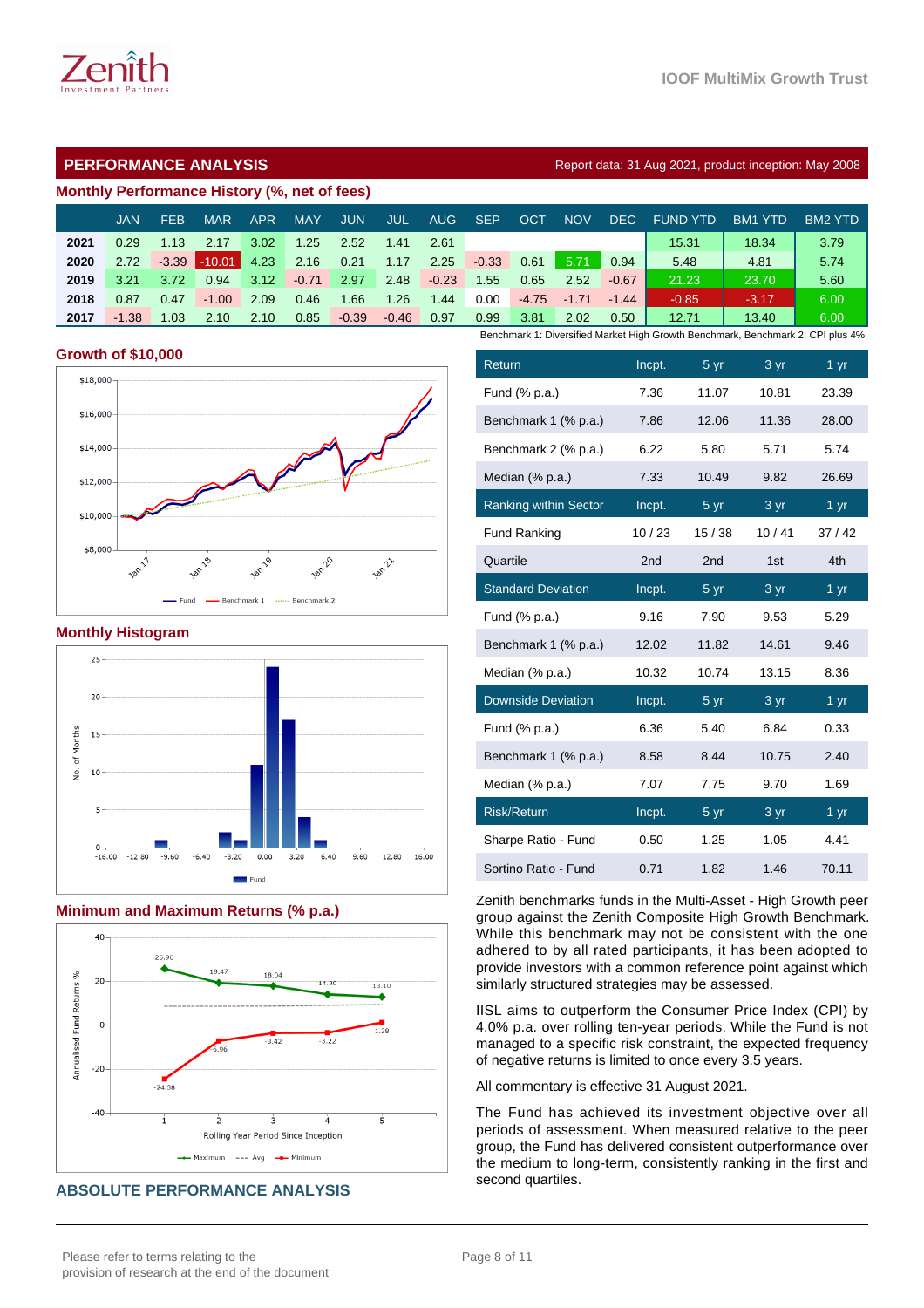A consistent feature of the Fund's risk/return profile, has been the constrained volatility outcomes (as measured by Standard Deviation) relative to the Zenith assigned peer group, which has contributed to strong risk-adjusted returns over the assessed timeframes.

# **RELATIVE PERFORMANCE ANALYSIS**

| <b>Alpha Statistics</b>         | Incpt.  | 5yr                      | 3 yr    | 1 yr              |
|---------------------------------|---------|--------------------------|---------|-------------------|
| Excess Return (% p.a.)          | $-0.50$ | -0.98                    | $-0.55$ | -4.61             |
| % Monthly Excess (All<br>Mkts)  | 43.13   | 38.33                    | 36.11   | 25.00             |
| % Monthly Excess (Up<br>Mkts)   | 25.24   | 19.51                    | 12.50   | 0.00              |
| % Monthly Excess<br>(Down Mkts) | 75.44   | 78.95                    | 83.33   | 100.00            |
|                                 |         |                          |         |                   |
| <b>Beta Statistics</b>          | Incpt.  | 5 yr                     | 3 yr    | $1 \overline{yr}$ |
| Beta                            | 0.74    | 0.65                     | 0.64    | 0.54              |
| R-Squared                       | 0.94    | 0.93                     | 0.96    | 0.95              |
| Tracking Error (% p.a.)         | 3.83    | 4.67                     | 5.64    | 4.48              |
| Correlation                     | 0.97    | 0.97                     | 0.98    | 0.97              |
| <b>Risk/Return</b>              | Incpt.  | $5 \overline{\text{yr}}$ | 3 yr    | 1 yr              |

The following commentary is effective 31 August 2021.

Zenith seeks to identify funds that can outperform in over 50% of months in all market conditions, as we believe this represents consistency of manager skill.

The Fund has had limited success with respect to outperforming in all market conditions. Consistent with the strategy's constrained volatility profile, IISL has delivered strong returns in falling markets.

# **DRAWDOWN ANALYSIS**

Drawdown analysis assesses the relative riskiness of a Fund versus the benchmark, in reference to capital preservation. The maximum Drawdown is recorded as the percentage decline in the value of a portfolio from peak to trough (before a new peak is achieved). All Drawdown analysis is calculated commencing from the inception date of the Fund in question, and Drawdown analysis for the Fund and benchmark(s) are calculated independently. That is, the largest drawdown for the Fund and benchmark(s) will not always refer to the same time period.

| <b>Drawdown Analysis</b> | <b>Fund</b> | BM <sub>1</sub> | BM2 |
|--------------------------|-------------|-----------------|-----|
| Max Drawdown (%)         | $-30.35$    | $-37.45$        |     |
| Months in Max Drawdown   | 9           | 9               |     |
| Months to Recover        | 47          | 47              |     |

| Worst<br><b>Drawdowns</b> | Fund     | Benchmark 1 | Benchmark 2 |
|---------------------------|----------|-------------|-------------|
|                           | $-30.35$ | $-37.45$    |             |

| <b>Worst</b><br>Drawdowns | Fund     | Benchmark 1 | Benchmark 2 |
|---------------------------|----------|-------------|-------------|
| 2                         | $-13.06$ | $-21.39$    |             |
| 3                         | $-7.72$  | $-9.98$     |             |
| Δ                         | $-5.39$  | $-9.53$     |             |
| 5                         | $-3.51$  | $-3.78$     |             |



All commentary is effective as at 31 August 2021.

The Fund's drawdown profile has generally been more constrained relative to the benchmark, particularly during sustained market drawdowns.

#### **INCOME/GROWTH ANALYSIS**

| Income / Growth Returns | Income   | Growth     | <b>Total</b> |
|-------------------------|----------|------------|--------------|
| FY to 30 Jun 2021       | 9.74%    | 12.92%     | 22.66%       |
| FY to 30 Jun 2020       | $6.57\%$ | $-5.16%$   | 1.41%        |
| FY to 30 Jun 2019       | 8.93%    | $-0.95\%$  | 7.98%        |
| FY to 30 Jun 2018       | 14.86%   | $-1.86%$   | 13.00%       |
| FY to 30 Jun 2017       | 15.00%   | $-3.42%$   | 11.59%       |
| FY to 30 Jun 2016       | 16.24%   | $-12.32\%$ | 3.92%        |
| FY to 30 Jun 2015       | 6.83%    | 5.95%      | 12.78%       |
| FY to 30 Jun 2014       | 2.81%    | 13.60%     | 16.41%       |

The Fund is indifferent to the composition of total returns between income and capital growth. That said, Zenith would expect that given the Fund's portfolio largely comprises growth assets, Fund returns are likely to be dominated by capital appreciation.

Distributions are made on a half-yearly basis following June and December.

#### **REPORT CERTIFICATION**

Date of issue: 30 Sep 2021

| Role   | Analyst              | Title                                                  |
|--------|----------------------|--------------------------------------------------------|
| Author | <b>Rodney Sebire</b> | Head of Alternatives &<br><b>Global Fixed Interest</b> |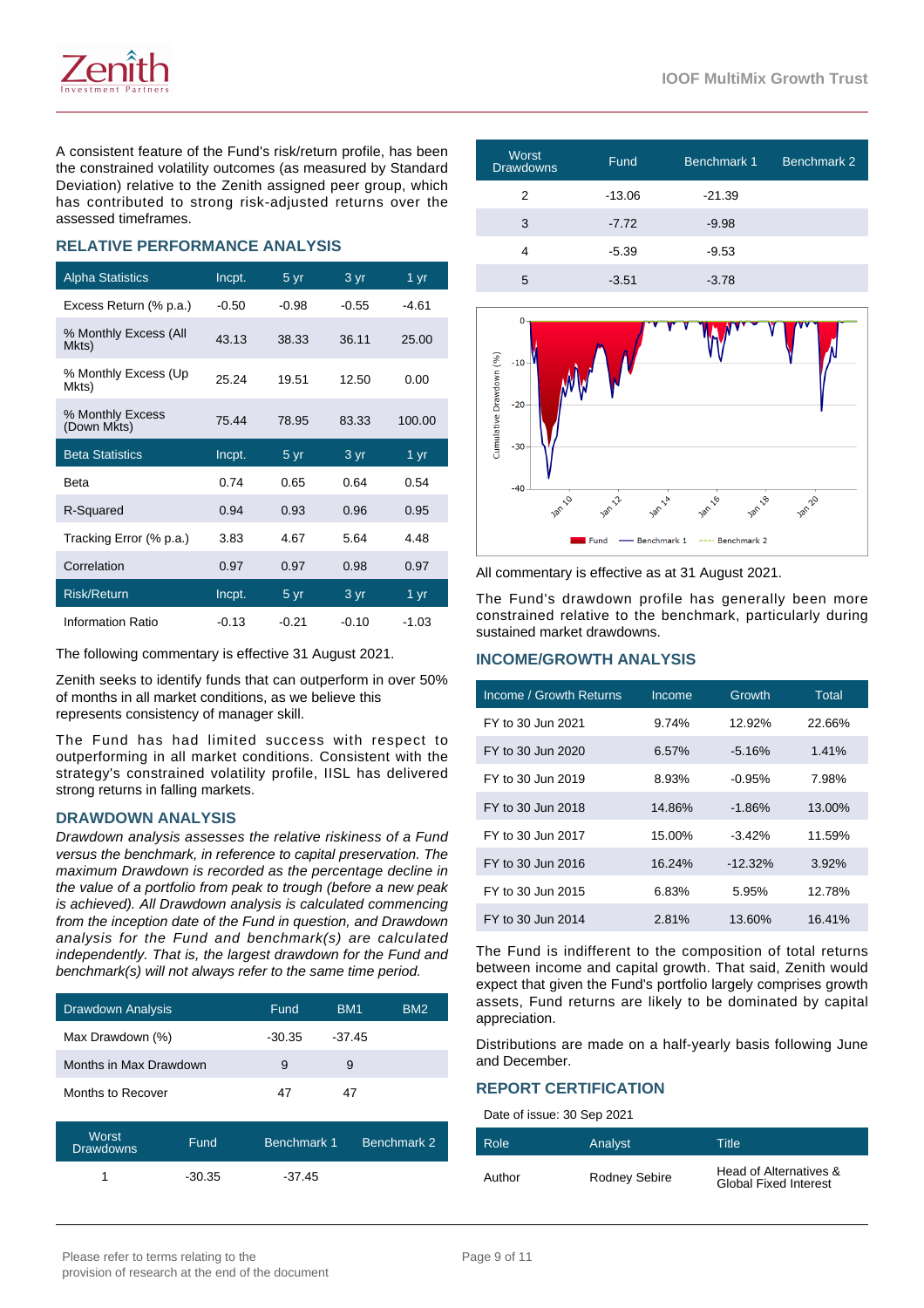

| Sector Lead | Andrew Yap               | Head of Multi Asset &<br>Austn. Fixed Income |
|-------------|--------------------------|----------------------------------------------|
| Authoriser  | <b>Bronwen Moncrieff</b> | Head of Research                             |

# **ASSOCIATIONS & RELATIONSHIPS**

ASIC Regulatory Guide RG79.164 requires Research Houses to disclose certain associations or relationships that they may have with a product issuer. We may receive remuneration from an issuer or investment manager for subscription to our other research/ data services or the research/ data services of our related entities. Conflict management arrangements are in place where we or our related entities provide research services to the product issuer or financial advisory businesses who provide financial planning services to investors and are also associated entities of product issuers. This is in accordance with the Zenith Group's Conflict of Interests Policy. Further details in relation to our relationships and associations are available on request.

# **RATING HISTORY**

| As At       | Rating*             |
|-------------|---------------------|
| 30 Sep 2021 | Recommended         |
| 19 Jan 2021 | Recommended         |
| 30 Sep 2020 | Recommended         |
| 1 Oct 2019  | Approved            |
| 18 Mar 2019 | Approved            |
| 1 Feb 2019  | <b>Under Review</b> |
| 7 Dec 2018  | <b>Under Review</b> |
| 15 Oct 2018 | Approved            |
| 17 Oct 2017 | Approved            |
| 10 Feb 2017 | Approved            |
| 14 Oct 2016 | Approved            |
|             |                     |

Last 5 years only displayed. Longer histories available on request.

\*In March 2021, Zenith implemented a new ratings methodology for products<br>classified as Traditional Index. Any rating issued from this date forward for<br>Traditional Index ratings being Index Approved, Index Recommended and Traditional Index Ratings can be found on the Zenith website.